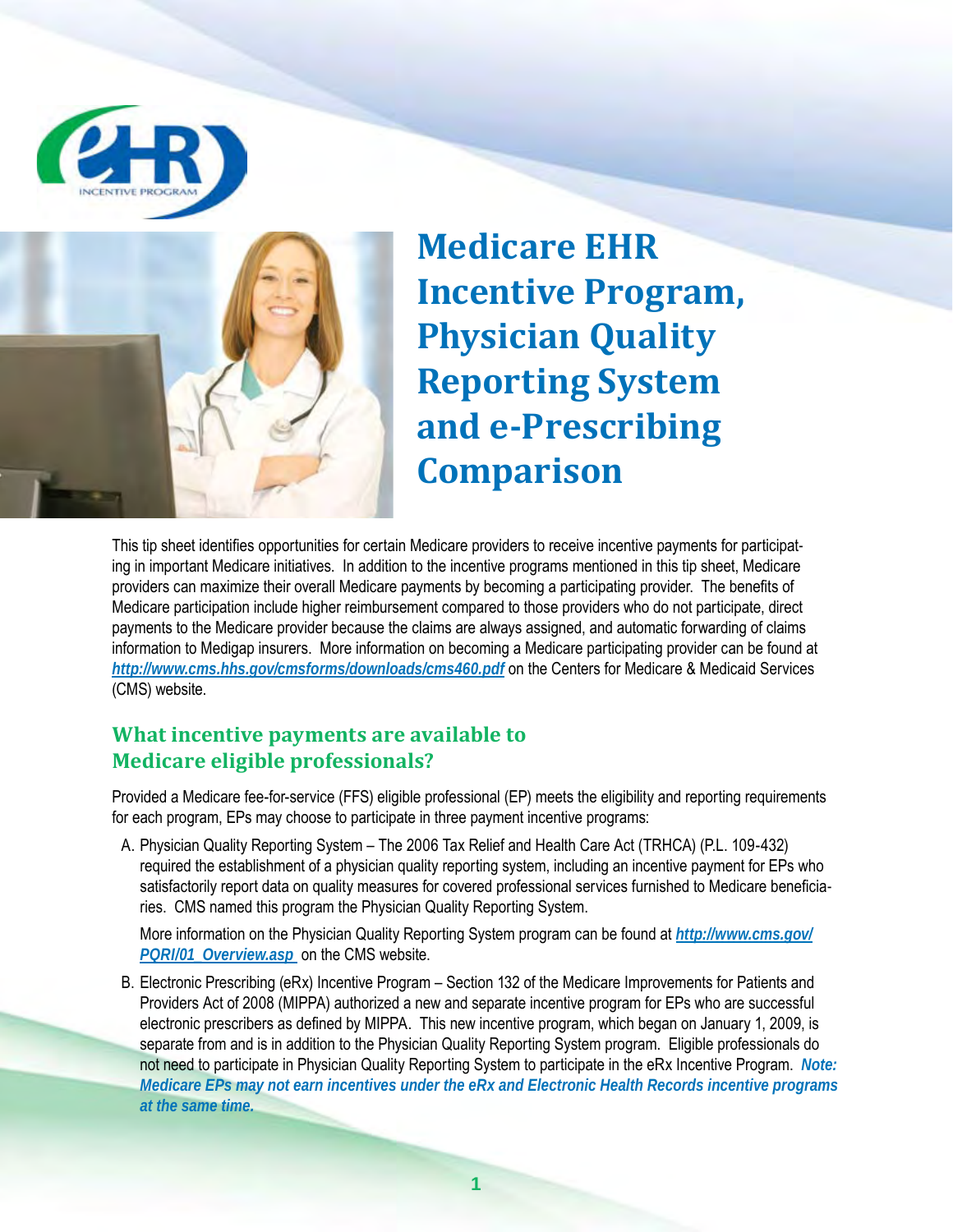More information on the eRx Program can be found at *http://www.cms.hhs.gov/ERxIncentive* on the CMS website.

C. Electronic Health Record (EHR) Incentive Program – The American Recovery and Reinvestment Act of 2009 (Recovery Act) includes the Health Information Technology for Economic and Clinical Health Act, or the "HITECH Act," which established programs under Medicare and Medicaid to provide incentive payments to EPs, hospitals, and critical access hospitals for the "meaningful use" of certified EHR technology. *Note: Medicare EPs may not earn incentives under the eRx and Electronic Health Records incentive programs at the same time.*

More information on the EHR Incentive Program can be found at *http://www.cms.hhs.gov/Recovery/11\_HealthIT.asp* on the CMS website.

# **Who is eligible to participate in each incentive program?**



The definition of an EP varies by incentive program and is defined as follows:

- A. Physician Quality Reporting System and eRx Programs define an EP as—
	- 1. Physicians, defined as a doctor of medicine or osteopathy, a doctor of oral surgery or dental medicine, a doctor of podiatric medicine, a doctor of optometry, or a chiropractor;
	- 2. Practitioners, defined as a physician assistant, nurse practitioner, clinical nurse specialist, certified registered nurse anesthetist (and anesthesiologist assistant), certified nurse midwife, clinical social worker, clinical psychologist, registered dietician, nutrition professional, or audiologist; and
	- 3. Therapists, defined as a physical therapist, occupational therapist, or qualified speech-language therapist.

To participate in the eRx Incentive Program, these professionals must additionally have prescribing authority.

- B. Medicare EHR Program defines an EP as— A doctor of medicine or osteopathy, a doctor of dental surgery or dental medicine, a doctor of podiatric medicine, a doctor of optometry, or a chiropractor. *Note: Hospital-based EPs are not eligible to receive payments through the Medicare EHR Program.*
- C. Medicaid EHR Program defines an EP as—Physicians, nurse practitioners, certified nurse-midwives, dentists, and physician assistants who practice in a Federally Qualified Health Center or rural health clinic that is led by a physician assistant. *Note: Hospital-based EPs are not eligible to receive payments through the Medicaid EHR Program.*

## **What are the time frames for each of the programs?**

- A. The Physician Quality Reporting System incentive payments are available until 2014. Beginning in 2015, EPs who do not satisfactorily report Physician Quality Reporting System measures will be subject to payment adjustments.
- B. The eRx incentive payments are available until 2013. Beginning in 2012, payment adjustments will take effect for EPs who are not successful e-prescribers.
- C. The EHR Incentive Program begins in calendar year 2011. EPs can earn incentive payments for up to 5 years if they elect to receive their incentive payment through Medicare or up to 6 years if they elect to receive their incentive payment through Medicaid. However, no Medicare EHR incentive payments will be made to EPs whose first year of participation in the Medicare EHR Program is 2015 or later and beginning in 2015, payment adjustments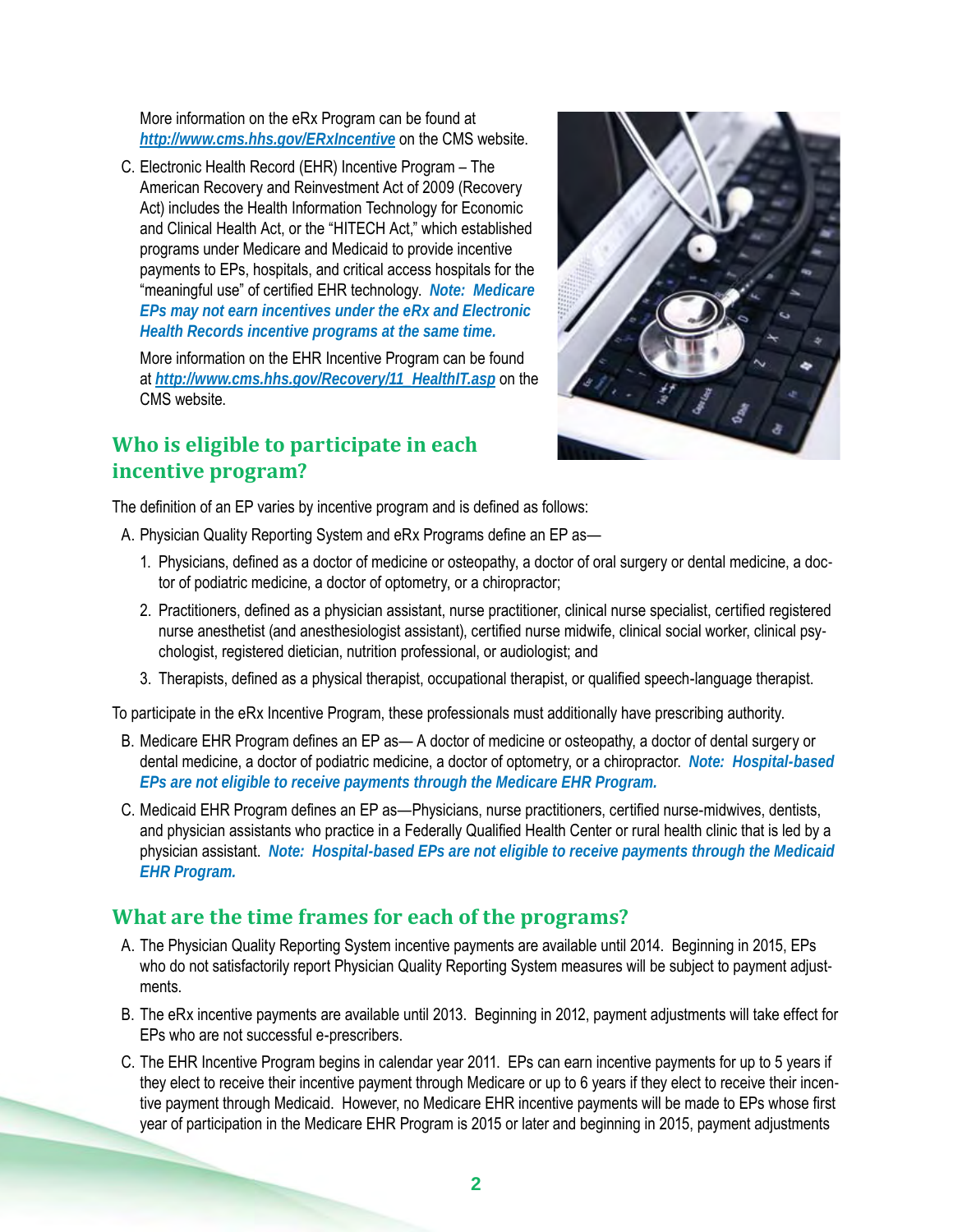will take effect for Medicare FFS EPs who cannot successfully demonstrate meaningful use of certified EHR technology. EPs can begin to participate in the Medicaid EHR Incentive Program until 2016, and there are currently no penalties for not demonstrating meaningful use for Medicaid EPs.

# **What are the maximum incentive payments an EP can receive through each program?**

- A. Physician Quality Reporting System EPs who satisfactorily report on Physician Quality Reporting System quality measures will earn an incentive payment based on a percentage of their total estimated Medicare Physician Fee Schedule (MPFS) allowed charges processed not later than 2 months after the end of the reporting period. For reporting year 2011, EPs who satisfactorily report Physician Quality Reporting System measures will earn an incentive payment equal to 1.0 percent of allowed charges. For reporting years 2012 through 2014, EPs who satisfactorily report Physician Quality Reporting System measures will earn an incentive payment equal to 0.5 percent of allowed charges. Additionally, for reporting years 2011 through 2014, EPs who satisfactorily report Physician Quality Reporting System measures can qualify to earn an additional 0.5 percent incentive payment by, more frequently than is required to qualify for or maintain board certification status, participating in a maintenance of certification program and successfully completing a qualified maintenance of certification program practice assessment. Beginning in 2015, EPs who do not satisfactorily report under the Physician Quality Reporting System program will be subject to a payment adjustment equal to 1.5 percent of their Medicare PFS allowed charges. The payment adjustment increases to 2.0 percent in 2016 and beyond.
- B. eRx EPs who are successful e-prescribers can qualify to earn an incentive payment based on a percentage of their total estimated Medicare PFS allowed charges processed not later than 2 months after the end of the reporting period. For reporting years 2011 and 2012, EPs who are successful e-prescribers can qualify to earn an incentive payment equal to 1.0 percent of allowed charges. For reporting year 2013, EPs can qualify to earn an incentive payment of 0.5 percent of allowed charges. Beginning in 2012, EPs who are not successful e-prescribers in 2011 and do not qualify for a hardship exception will be subject to a payment adjustment equal to 1.0 percent of their Medicare PFS allowed charges. The payment adjustment increases to 1.5 percent in 2013 and 2.0 percent in 2014.
- C. EHR EPs may receive an incentive payment based on the criteria of the program under which they elect to receive payment (Medicare or Medicaid). Before 2015, an EP may switch between the programs one time after the first incentive payment is initiated.
	- 1. Medicare EPs who successfully demonstrate meaningful use of certified EHR technology during the relevant EHR reporting period may be eligible to receive an incentive payment, subject to an annual limit, equal to 75 percent of the EP's allowed charges submitted not later than 2 months after the end of the calendar year. The amount of the annual EHR incentive payment limit for each payment year will be increased by 10

percent for EPs who predominantly furnish services in an area that is designated by the Secretary (under section 332(a)(1)(A) of the PHS Act) as a geographic health professional shortage area (HPSA).

2. Medicaid – EPs who adopt, implement, upgrade, or meaningfully use certified EHR technology in their first year of participation in the program and successfully demonstrate meaningful use in subsequent years may be eligible for an incentive payment amount, subject to an annual limit.

Table 1 illustrates the maximum EHR incentive payments available for each program based on the year the EP first receives payment.

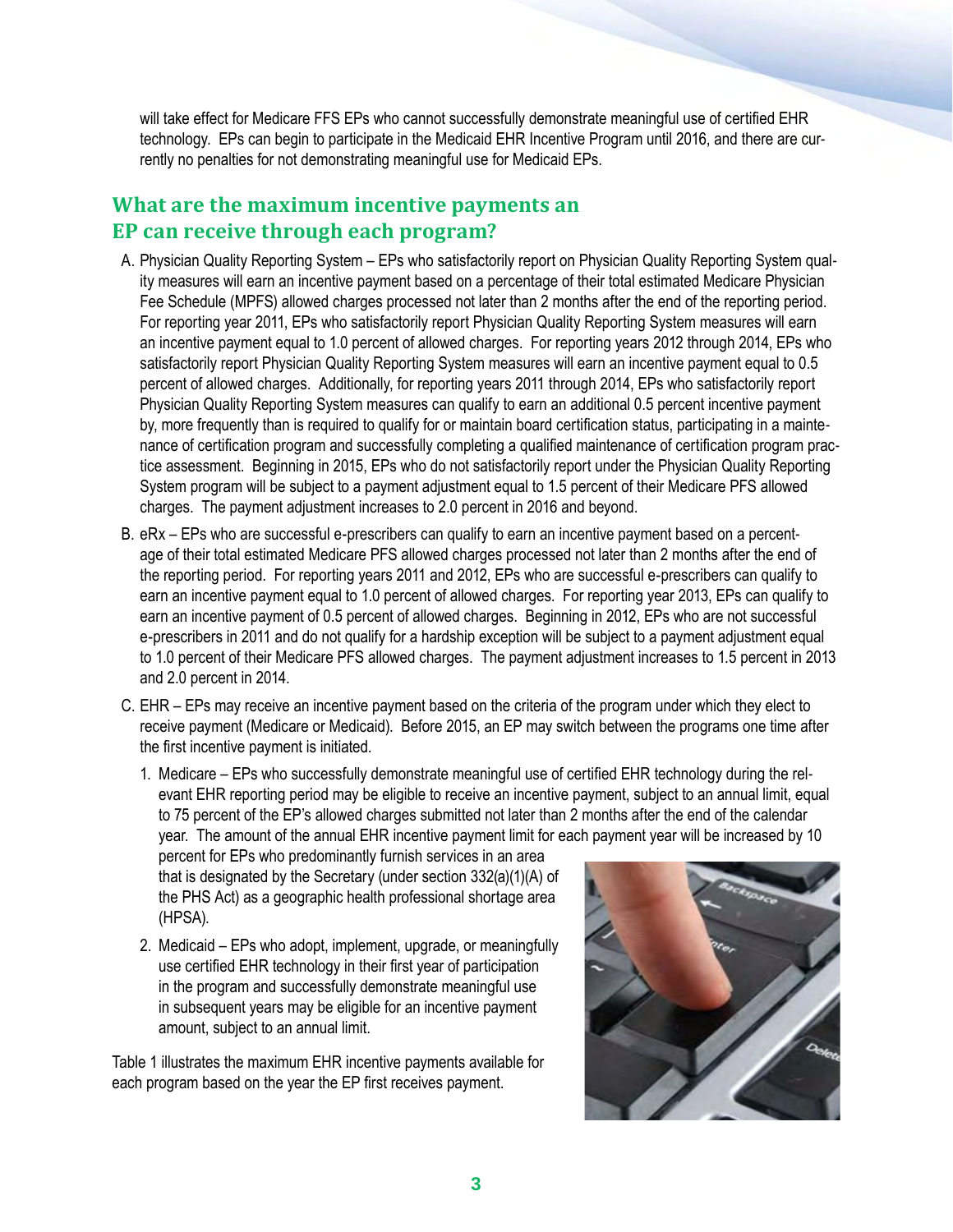## **Can EPs participate in multiple incentive programs at the same time?**

For the most part, EPs may participate in more than one incentive program at the same time. However, there are some limitations. Table 2 outlines the programs that EPs may participate in at the same time:

|                                                 | CY 2011  |          |          | CY 2012  |          | CY 2013  |          | CY 2014  | CY 2015  |          | CY 2016  |          |
|-------------------------------------------------|----------|----------|----------|----------|----------|----------|----------|----------|----------|----------|----------|----------|
| CY                                              | Medicare | Medicaid | Medicare | Medicaid | Medicare | Medicaid | Medicare | Medicaid | Medicare | Medicaid | Medicare | Medicaid |
| 2011                                            | \$18,000 | \$21,250 |          |          |          |          |          |          |          |          |          |          |
| 2012                                            | \$12,000 | \$8,500  | \$18,000 | \$21.250 |          |          |          |          |          |          |          |          |
| 2013                                            | \$8,000  | \$8,500  | \$12,000 | \$8,500  | \$15,000 | \$21,250 |          |          |          |          |          |          |
| 2014                                            | \$4,000  | \$8,500  | \$8,000  | \$8,500  | \$12,000 | \$8,500  | \$12,000 | \$21,250 |          |          |          |          |
| 2015                                            | \$2,000  | \$8,500  | \$4,000  | \$8,500  | \$8,000  | \$8,500  | \$8,000  | \$8,500  |          | \$21,250 |          |          |
| 2016                                            |          | \$8,500  | \$2,000  | \$8,500  | \$4,000  | \$8,500  | \$4,000  | \$8,500  |          | \$8,500  |          | \$21,250 |
| 2017                                            |          |          |          | \$8,500  |          | \$8,500  |          | \$8,500  |          | \$8,500  |          | \$8,500  |
| 2018                                            |          |          |          |          |          | \$8,500  |          | \$8,500  |          | \$8,500  |          | \$8,500  |
| 2019                                            |          |          |          |          |          |          |          | \$8,500  |          | \$8,500  |          | \$8,500  |
| 2020                                            |          |          |          |          |          |          |          |          |          | \$8,500  |          | \$8,500  |
| 2021                                            |          |          |          |          |          |          |          |          |          |          |          | \$8,500  |
| Total<br>(if EP does<br>not switch<br>programs) | \$44,000 | \$63,750 | \$44,000 | \$63,750 | \$39,000 | \$63,750 | \$24,000 | \$63,750 | \$0      | \$63,750 | \$0      | \$63,750 |

**Table 1: Maximum EHR Incentive Payments by Program Based on the First Calendar Year (CY) for Which the EP Receives Payment** 

*NOTE: Medicare EPs may not receive EHR incentive payments under both Medicare and Medicaid.* 

*NOTE: The amount of the annual EHR incentive payment limit for each payment year will be increased by 10 percent for EPs who predominantly furnish services in an area that is designated as an HPSA.*

| Table 2: Programs That EPs Can Participate in Simultaneously |  |
|--------------------------------------------------------------|--|
|--------------------------------------------------------------|--|

| If I am part of this program, can I<br>still participate in this program? | <b>PORS</b> | eRx                                                                                                | <b>EHR</b>                                                                                         |
|---------------------------------------------------------------------------|-------------|----------------------------------------------------------------------------------------------------|----------------------------------------------------------------------------------------------------|
| <b>PQRS</b>                                                               |             | Yes*                                                                                               | Yes*                                                                                               |
| eRx                                                                       | Yes         |                                                                                                    | Yes, but only if you elect to receive<br>EHR payments through Medicaid for<br>the year in question |
| <b>EHR</b>                                                                | Yes         | Yes, but only if you elect to receive<br>EHR payments through Medicaid for<br>the year in question |                                                                                                    |

*\*Providers participating in Physician Quality Reporting System (PQRS) cannot earn both an eRx incentive and an EHR incentive in the same year if the provider elects to receive their EHR incentive payment through Medicare.* 

## **What is the maximum incentive payment an EP can receive in any one year?**

Provided an EP meets all the eligibility and reporting requirements for each incentive program, the maximum possible incentive payment is dependent upon the following factors:

- A. The MPFS allowed charges processed not later than 2 months after the end of the calendar year;
- B. The payment year of the incentive payment;
- C. The program through which the EP receives an EHR payment (Medicare or Medicaid);
- D. The calendar year in which the EP first participates in the EHR Incentive Program;
- E. Whether the EP predominantly furnishes services in an HPSA; and
- F. Whether the EP participates in a maintenance of certification program and successfully completes a qualified maintenance of certification program practice assessment more often than is required to qualify for or maintain board certification status.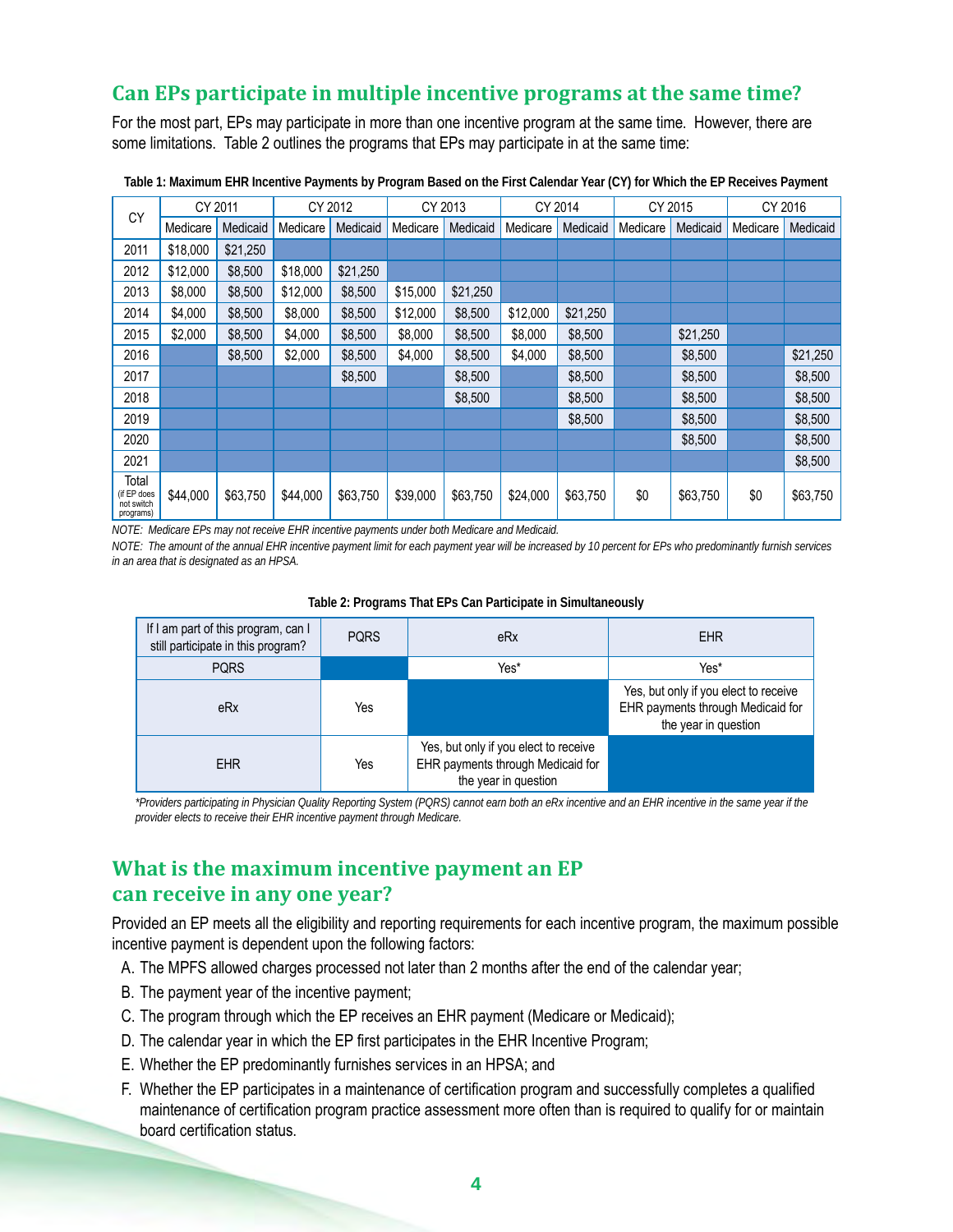Table 3 identifies the maximum incentive payments available by year depending on whether the EP chooses to participate in either the Medicare or Medicaid EHR Incentive Program. It also shows payment adjustments for not meeting these criteria.

| СY   | Program            | CY 2011              |                    |                      | CY 2012            | CY 2013              |                   | CY 2014              |                   | CY 2015                                                                                 |          | CY 2016                                                                                 |          |
|------|--------------------|----------------------|--------------------|----------------------|--------------------|----------------------|-------------------|----------------------|-------------------|-----------------------------------------------------------------------------------------|----------|-----------------------------------------------------------------------------------------|----------|
|      |                    | Medicare"            | Medicaid           | Medicare"            | Medicaid           | Medicare"            |                   | Medicaid Medicare"   |                   | Medicaid Medicare"                                                                      |          | Medicaid Medicare"                                                                      | Medicaid |
|      | <b>EHR</b>         | \$18,000             | \$21,250           |                      |                    |                      |                   |                      |                   |                                                                                         |          |                                                                                         |          |
| 2011 | eRX <sup>^</sup>   | Not<br>eligible      | 1%<br>(of MPFS)    |                      |                    |                      |                   |                      |                   |                                                                                         |          |                                                                                         |          |
|      | PQRS <sup>^1</sup> | $1\%$<br>(of MPFS)   | 0.5%<br>(of MPFS)  |                      |                    |                      |                   |                      |                   |                                                                                         |          |                                                                                         |          |
|      | PQRS <sup>2</sup>  | 0.5%<br>(of MPFS)    | 0.5%<br>(of MPFS)  |                      |                    |                      |                   |                      |                   |                                                                                         |          |                                                                                         |          |
|      | <b>EHR</b>         | \$12,000             | \$8,500            | \$18,000             | \$21.250           |                      |                   |                      |                   |                                                                                         |          |                                                                                         |          |
|      | $eRX^3$            | Not<br>eligible      | $1\%$<br>(of MPFS) | Not<br>eligible      | $1\%$<br>(of MPFS) |                      |                   |                      |                   |                                                                                         |          |                                                                                         |          |
| 2012 | PQRS <sup>1</sup>  | 0.5%<br>(of MPFS)    | 0.5%<br>(of MPFS)  | 0.5%<br>(of MPFS)    | 0.5%<br>(of MPFS)  |                      |                   |                      |                   | Medicare EPs subject to payment adjustments if they do not<br>adopt EHRs before CY 2015 |          | Medicare EPs subject to payment adjustments if they do not<br>adopt EHRs before CY 2015 |          |
|      | PQRS <sup>2</sup>  | 0.5%<br>(of MPFS)    | 0.5%<br>(of MPFS)  | 0.5%<br>(of MPFS)    | 0.5%<br>(of MPFS)  |                      |                   |                      |                   |                                                                                         |          |                                                                                         |          |
|      | EHR <sup>3</sup>   | \$8,000              | \$8,500            | \$12,000             | \$8,500            | \$15,000             | \$21,250          |                      |                   |                                                                                         |          |                                                                                         |          |
|      | eRX                | Not<br>eligible      | 0.5%<br>(of MPFS)  | Not<br>eligible      | 0.5%<br>(of MPFS)  | Not<br>Eligible      | 0.5%<br>(of MPFS) |                      |                   |                                                                                         |          |                                                                                         |          |
| 2013 | PQRS <sup>1</sup>  | 0.5%<br>(of MPFS)    | 0.5%<br>(of MPFS)  | 0.5%<br>(of MPFS)    | 0.5%<br>(of MPFS)  | 0.5%<br>(of MPFS)    | 0.5%<br>(of MPFS) |                      |                   |                                                                                         |          |                                                                                         |          |
|      | PQRS <sup>2</sup>  | 0.5%<br>(of MPFS)    | 0.5%<br>(of MPFS)  | 0.5%<br>(of MPFS)    | 0.5%<br>(of MPFS)  | 0.5%<br>(of MPFS)    | 0.5%<br>(of MPFS) |                      |                   |                                                                                         |          |                                                                                         |          |
|      | EHR                | \$4,000              | \$8,500            | \$8,000              | \$8,500            | \$12,000             | \$8,500           | \$12,000             | \$21,250          |                                                                                         |          |                                                                                         |          |
| 2014 | <b>PQRS</b>        | 0.5%<br>(of MPFS)    | 0.5%<br>(of MPFS)  | 0.5%<br>(of MPFS)    | 0.5%<br>(of MPFS)  | 0.5%<br>(of MPFS)    | 0.5%<br>(of MPFS) | 0.5%<br>(of MPFS)    | 0.5%<br>(of MPFS) |                                                                                         |          |                                                                                         |          |
| 2015 | <b>EHR</b>         | \$2,000              | \$8,500            | \$4,000              | \$8,500            | \$8,000              | \$8,500           | \$8,000              | \$8,500           | $-1%$<br>(of MPFS)                                                                      | \$21,250 |                                                                                         |          |
|      | <b>PQRS</b>        | $-1.5%$<br>(of MPFS) |                    | $-1.5%$<br>(of MPFS) |                    | $-1.5%$<br>(of MPFS) |                   | $-1.5%$<br>(of MPFS) |                   | $-1.5%$<br>(of MPFS)                                                                    |          | $-1.5%$<br>(of MPFS)                                                                    |          |
| 2016 | <b>EHR</b>         | \$0                  | \$8,500            | \$2,000              | \$8,500            | \$4,000              | \$8,500           | \$4,000              | \$8,500           | $-2%$<br>(of MPFS)                                                                      | \$8,500  | $-2%$<br>(of MPFS)                                                                      | \$21,250 |
|      | <b>PQRS</b>        | $-2%$<br>(of MPFS)   |                    | $-2%$<br>(of MPFS)   |                    | $-2%$<br>(of MPFS)   |                   | $-2%$<br>(of MPFS)   |                   | $-2%$<br>(of MPFS)                                                                      |          | $-2%$<br>(of MPFS)                                                                      |          |
| 2017 | <b>EHR</b>         | \$0                  | \$0                | \$0                  | \$8,500            | \$0                  | \$8,500           | \$0                  | \$8,500           | $-3%$<br>(of MPFS)                                                                      | \$8,500  | $-3%$<br>(of MPFS)                                                                      | \$8,500  |
|      | <b>PQRS</b>        | $-2%$<br>(of MPFS)   |                    | $-2%$<br>(of MPFS)   |                    | $-2%$<br>(of MPFS)   |                   | $-2%$<br>(of MPFS)   |                   | $-2%$<br>(of MPFS)                                                                      |          | $-2%$<br>(of MPFS)                                                                      |          |
| 2018 | <b>EHR</b>         | \$0                  | \$0                | \$0                  | \$0                | \$0                  | \$8,500           | \$0                  | \$8,500           | $-4%$<br>(of MPFS)                                                                      | \$8,500  | $-4%$<br>(of MPFS)                                                                      | \$8,500  |
|      | <b>PQRS</b>        | $-2%$<br>(of MPFS)   |                    | $-2%$<br>(of MPFS)   |                    | $-2%$<br>(of MPFS)   |                   | $-2%$<br>(of MPFS)   |                   | -2%<br>(of MPFS)                                                                        |          | $-2%$<br>(of MPFS)                                                                      |          |
| 2019 | <b>EHR</b>         | \$0                  | \$0                | \$0                  | \$0                | \$0                  | \$0               | \$0                  | \$8,500           | $-5%$<br>(of MPFS)                                                                      | \$8,500  | $-5%$<br>(of MPFS)                                                                      | \$8,500  |
|      | <b>PQRS</b>        | $-2%$<br>(of MPFS)   |                    | $-2%$<br>(of MPFS)   |                    | $-2%$<br>(of MPFS)   |                   | $-2%$<br>(of MPFS)   |                   | $-2%$<br>(of MPFS)                                                                      |          | $-2%$<br>(of MPFS)                                                                      |          |
| 2020 | <b>EHR</b>         | \$0                  | \$0                | \$0                  | \$0                | \$0                  | \$0               | \$0                  | \$0               | $-5%$<br>(of MPFS)                                                                      | \$8,500  | $-5%$<br>(of MPFS)                                                                      | \$8,500  |
|      | <b>PQRS</b>        | $-2%$<br>(of MPFS)   |                    | $-2%$<br>(of MPFS)   |                    | $-2%$<br>(of MPFS)   |                   | $-2%$<br>(of MPFS)   |                   | $-2%$<br>(of MPFS)                                                                      |          | $-2%$<br>(of MPFS)                                                                      |          |
| 2021 | <b>EHR</b>         | \$0                  | \$0                | \$0                  | \$0                | \$0                  | \$0               | \$0                  | \$0               | $-5%$<br>(of MPFS)                                                                      | \$0      | $-5%$<br>(of MPFS)                                                                      | \$8,500  |
|      | <b>PQRS</b>        | $-2%$<br>(of MPFS)   |                    | $-2%$<br>(of MPFS)   |                    | $-2%$<br>(of MPFS)   |                   | $-2%$<br>(of MPFS)   |                   | $-2%$<br>(of MPFS)                                                                      |          | $-2%$<br>(of MPFS)                                                                      |          |

| Table 3: Payments Based on the First Year Calendar Year (CY) for Which an EP Receives an EHR Incentive Payment* |  |
|-----------------------------------------------------------------------------------------------------------------|--|
|-----------------------------------------------------------------------------------------------------------------|--|

*\* EHR payments shown represent the maximum incentive payments available for each calendar year*

*" Medicare incentive payments are based on Medicare Physician Fee Schedule (MPFS) allowed charges*

*^ PQRS and eRx incentive payments are based on MPFS allowed charges*

*¹ Incentive for satisfactorily reporting quality measures*

*² EPs who satisfactorily report PQRS measures can qualify to earn an additional 0.5% incentive payment by, more frequently than is required to qualify for or maintain board certification status, participating in a maintenance of certification program and successfully completing a qualified maintenance of certification program practice assessment.* 

*³ EPs who are not successful e-prescribers and do not qualify for a hardship exception will be subject to a payment adjustment equal to 1.0 percent of MPFS allowed charges in 2012. The payment adjustment increases to 1.5 percent in 2013 and 2.0 percent in 2014.*

In addition, the following examples are meant to illustrate some incentive payment possibilities when an EP participates in multiple incentive programs.